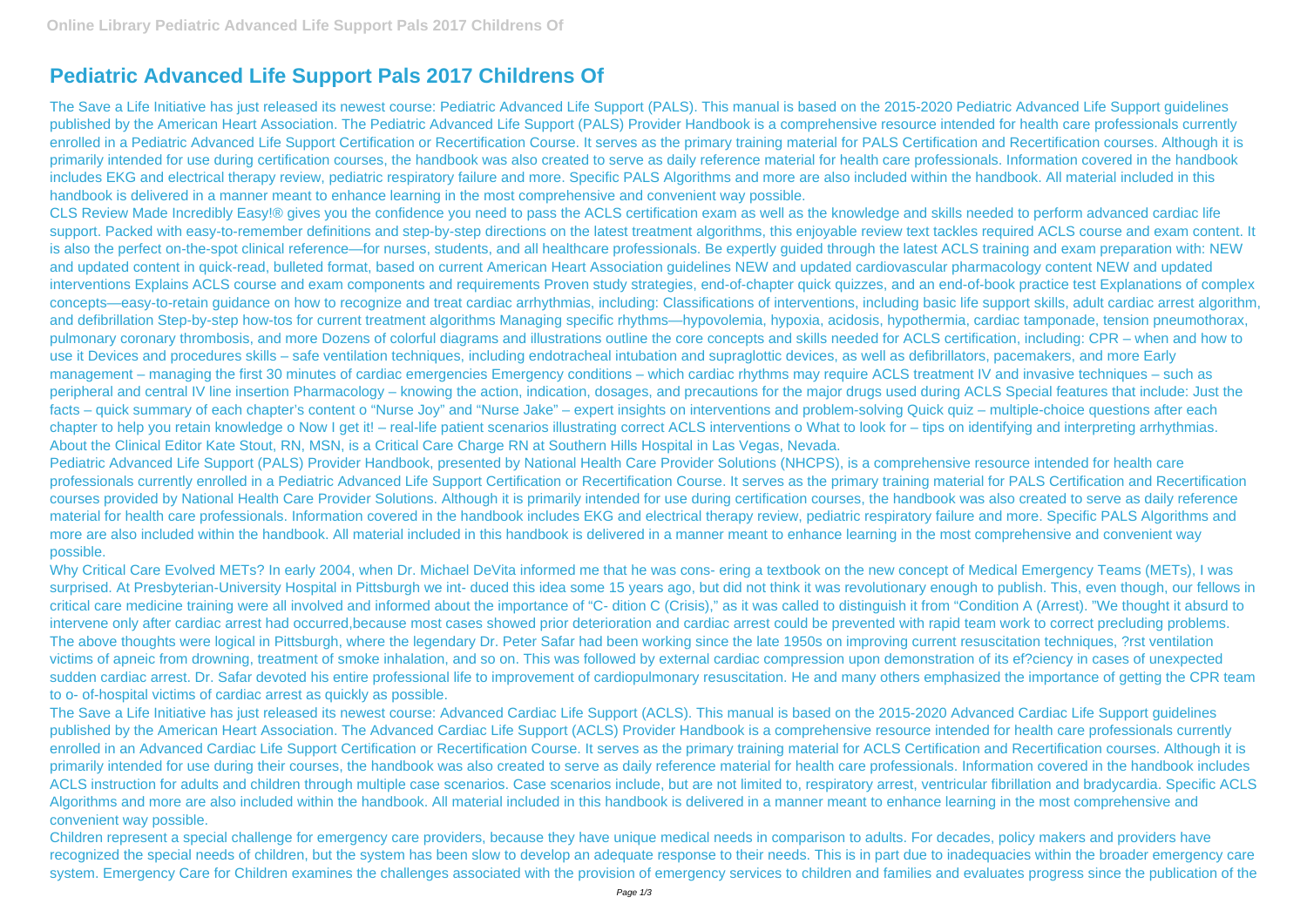Institute of Medicine report Emergency Medical Services for Children (1993), the first comprehensive look at pediatric emergency care in the United States. This new book offers an analysis of: • The role of pediatric emergency services as an integrated component of the overall health system. • System-wide pediatric emergency care planning, preparedness, coordination, and funding. • Pediatric training in professional education. • Research in pediatric emergency care. Emergency Care for Children is one of three books in the Future of Emergency Care series. This book will be of particular interest to emergency health care providers, professional organizations, and policy makers looking to address the pediatric deficiencies within their emergency care systems.

Pediatric Resuscitation is reviewed in this issue of Pediatric Clinics of North America, guest edited by Drs. Steve Schexnayder and Arno Zaritsky. Authorities in the field have come together to pen articles on Background and Epidemiology; CPR - Why the New Emphasis?; Airway Management; Arrthymias, Cardioversion, and Defibrillation; Vascular Access and Medications; Medical Emergency Teams; Teamwork in Resuscitation; Resuscitation Education; Outcome Following Cardiac Arrest; Extracorporeal Life Support during CPR; Post-resuscitation Care; and Future Directions.

## 20-1100

20-2811

## Product 80-1535TR

Reviews the assessment and treatment of infants, children and neonates in respiratory or cardiac arrest.

Instructor CD contents include: Precourse materials -- Course materials -- Evaluation materials -- Resources.

Pocket Emergency Medicine, Fourth Edition, provides accurate, actionable, and easily accessible information for clinicians on the front lines of emergency care. Designed to be used at the bedside, it's an outstanding go-to source for the essential information you need to care for patients in life-threatening situations. This volume in the popular Pocket Notebook series provides a concise and focused review of the entire field of emergency medicine — from history and physical exam to differential diagnosis testing to therapeutics to disposition – all in one easy-tonavigate looseleaf notebook.

In the event of a paediatric cardiac arrest, it is essential to be able to respond rapidly, providing safe and effective care. The second edition of this successful text provides nurses with a practical and systematic guide to the rapid assessment and delivery of appropriate resuscitation to infants and children. Conforms to current European Resuscitation Council Guidelines Based on up-to-date research and evidence-based practice protocols Synoptic approach enables rapid delivery of effective treatment Written by experts in the field of both resuscitation and paediatrics Paediatric Advanced Life Support is a succinct yet comprehensive guide and is an essential purchase for any health professional likely to encounter an emergency situation. Pediatric Advanced Life Support Provider Manual provides the most recent AHA Guidelines needed by paramedics, EMTs, nurses, medical students, and physicians. This student manual for the classroom- based PALS course is an essential resource for training physicians, nurses, and emergency medical care providers in PALS. PALS Provider manual is based on the 2010-2014 American Heart Association Guidelines for CPR and emergency cardiac care.

Pediatric Advanced Life Support Manual based on 2020 AHA Guidelines

Advanced Paediatric Life Support is the internationally renowned manual on emergency paediatric care, written to support the course run by the Advanced Life Support Group. This edition has been adapted specifically for use in Australia and New Zealand, with the latest procedures, medications and clinical best practice to match the guidelines of the Australia and New Zealand Resuscitation Councils. Using their structured approach, a tried and tested practical method of treating children during the crucial first few hours of a life threatening illness or injury, Advanced Paediatric Life Support is used by doctors, nurses and allied health professionals dealing with emergencies in children. Its clear layout and straightforward style make it a highly practical tool both for training and in the event of an emergency. The sixth edition includes major new features bringing it right up to date, including: Fully adapted for use in Australia and New Zealand, with updates to chapters on shock, the choking child, basic life support and cardiac arrest The latest International Liaison Committee on Resuscitation (ILCOR) 2015 Guidelines The latest consensus guidelines on paediatric trauma Enhanced discussions on the importance of human factors A new and improved design including full colour photographs and diagrams Free access to the Wiley E-Text With this book at hand, all those providing care during paediatric emergencies can be confident in having comprehensive and authoritative guidance on the recognition and management of life threatening conditions necessary to save a child's life.

Pediatric Education for Prehospital Professionals (PEPP) represents a comprehensive source of prehospital medical information for the emergency care of infants and children. Pediatric Advanced Life Support Provider Manual (International English)

Fully revised to meet the 2015 CPR/ECC Guidelines and to prepare students and professionals for PALS certification and recertification. Pediatric Advanced Life Support Study Guide, Fourth Edition, provides a clear and complete approach to managing pediatric emergencies. Designed for use by the spectrum of healthcare professionals, the Fourth Edition provides users with the critical information needed to approach real-life pediatric emergencies. The Fourth Edition includes: End-of-chapter quizzes with answers and objectives, as well as a comprehensive posttest to gauge material comprehension Case studies at the end of appropriate chapters for practice with real-world material application Clear procedural explanations written in descriptive yet accessible language A refined Table of Contents including standalone chapters on cardiac dysrhythmias, for focused learning and study PALS Pearl boxes for text-to-everyday clinical

Incredible advances have been made in the management of a variety of cardiac problems during the past several years and this new issue of Critical Care Clinics seeks to illustrate a diverse sampling of some of those advancements. This issue, Guest Edited by Arthur Riba, explores such important topics as Cardiogenic Shock, Acute Valvular Insufficiency, Atrial Fibrillation, and Critical Care Imaging. Exciting topics such as New Interventional Devices in the Acute Cardiac Care Setting are also discussed. Every day we see new advancements in the field of Cardiac Critical Care, which makes this new issue of Critical Care Clinics a must have for anyone in the clinical field.